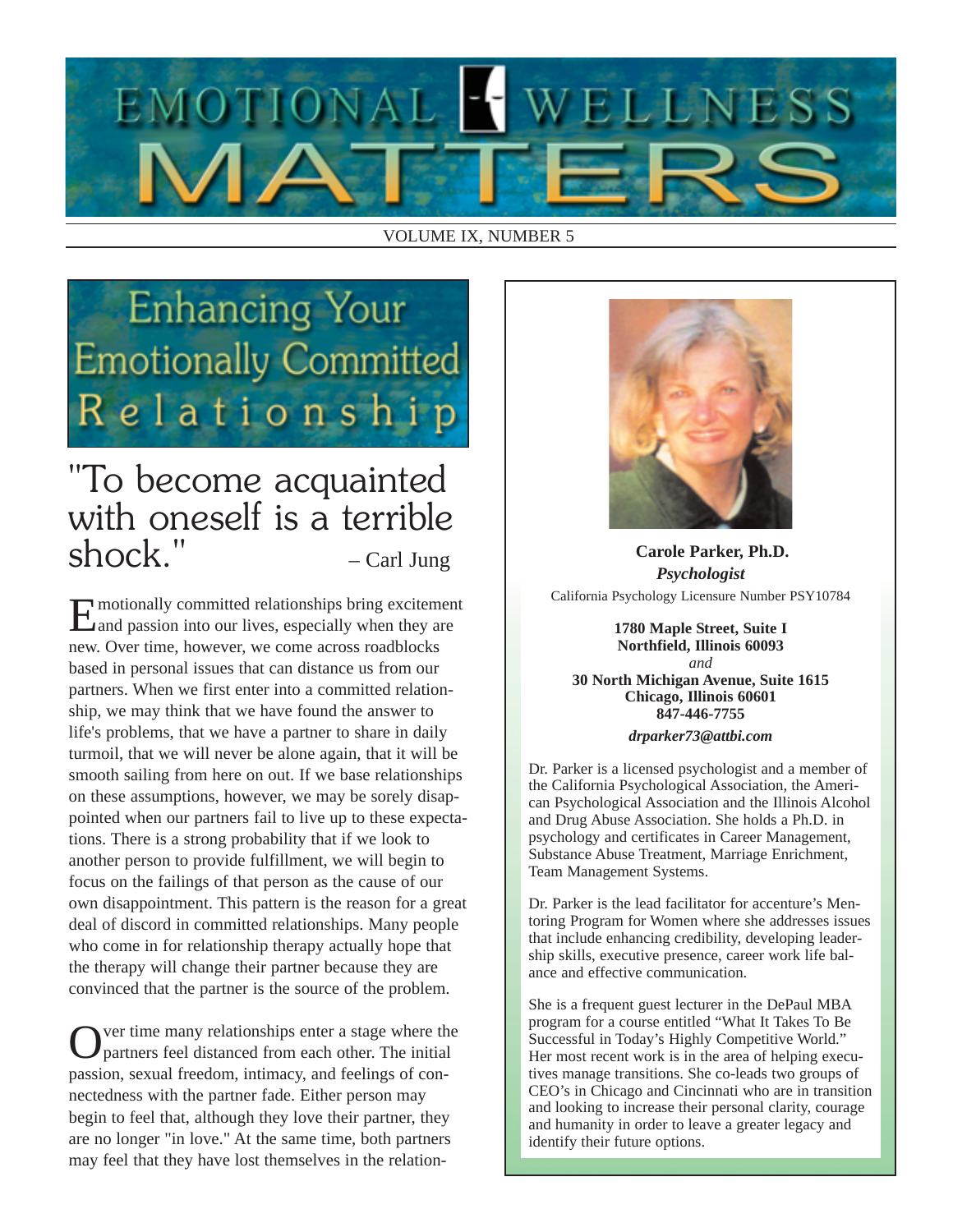ship. They have given so much to the relationship in terms of their time, their energies, and their emotions that they have lost what made them feel unique as individuals. They have abandoned old friendships, hobbies, and activities that brought interest and excitement to their own lives in order to devote time and energy to the relationship. When a feeling of distance comes to define the relationship, resentment toward the partner may emerge.

**T**ow does a relationship, which may have once **I** shown such promise, end up in a place where the two partners feel distant and may not even like each other very much (even though they feel that love is still there)? The answer lies within. Two people who come together in an emotional commitment carry with them a legacy of their own fears, anxieties and unresolved problems. It is sometimes uncomfortable for us to come to terms with our own baggage. It is, in fact, so troublesome that we are unable to look within ourselves. When that happens, we tend to attribute the problem to our partners, a process called *projection*. Rather than accepting the fact that our partners are just being themselves and probably have the best of intentions, we define the source of our own anxiety as lying within the other person. When we feel uncomfortable about something our partners say or do, we may not realize that our discomfort may derive from a source that we have not examined within ourselves – like our own control issues, our jealousy, our insecurity, or our fear of dependence or independence. Our partners may simply be triggering our own unresolved difficulties. The clue is to search within our own lives to see why we have difficulty with these issues. And this is no small task. To become acquainted with oneself is indeed a terrible shock.

### **The Course of a Relationship**<br>**D** elationships mature over time. The initial attraction

Relationships mature over time. The initial attraction may be physical, and this may carry the relationship for some time to the point of making an emotional commitment. Then the excitement and promise of sharing our life with another person can lead to a stage of heightened expectations where we ignore or minimize the discomfort that we may feel from time to time in the relationship. But this stage comes to an end and we finally express our frustration. *"Why are you always telling me what to do?" "Can't you give me any time to myself?" "Don't you know who I am?" "Why don't you*

*shower me with love like you used to?"* Notice in these examples that blame is cast on the other person. The one hurling the blame does not look within (for example, *"I have difficulty because of my own issues when someone tells me what to do."*). This is a particularly vulnerable stage in the course of an emotionally committed relationship, and can serve as a make or break challenge. It is at this stage that an equilibrium – or, more accurately, a standoff – is reached by the two partners. *"I won't challenge you and you won't challenge me, and we'll just accept the fact that we will be distant from each other."* In contrast, healthier relationships move into a different and more mature stage – where both partners look within to find the source of their own anxiety, find ways to soothe themselves without trying to change the other person, and learn to accept and love the other person despite their frustrating quirks. When this occurs, and when the distance between the partners has been resolved, the genuine excitement and passion of the relationship can continue to flourish – this time in a mature, accepting, and integrated manner.

### **Differentiation**

avid Schnarch, Ph.D., the author of *Passionate Marriage*, suggests that in order to grow within an emotionally committed relationship, we must experience the process of "differentiation." This means holding onto yourself within a relationship, staying true to what you want out of life while sharing your life with a partner. Differentiation allows us to break free from the negative processes that happen between partners in any relationship. It allows us to take a time out from arguments in order to comfort ourselves. It leads to self-control, which means that we can stop trying to control our partners. The differentiated partner is able to soothe him- or herself rather than pressuring the other person to change in order to make the first one feel better. Paradoxically, when partners differentiate, they actually have the ability to achieve more intimacy, while undifferentiated partners can stay locked in their emotional standoff. And when one partner differentiates, it upsets the old equilibrium that had developed so that the other partner is prompted to make changes as well. In short, a healthy relationship is one in which two people, each of whom has a firm sense of self, come together and celebrate both their differences and their similarities.

This newsletter is intended to offer general information only and recognizes that individual issues may differ from these broad guidelines. Personal issues should be addressed within a therapeutic context with a professional familiar with the details of the problems. ©2002 Simmonds Publications: 5580 La Jolla Blvd., #306, La Jolla, CA 92037 **Website** ~ www.emotionalwellness.com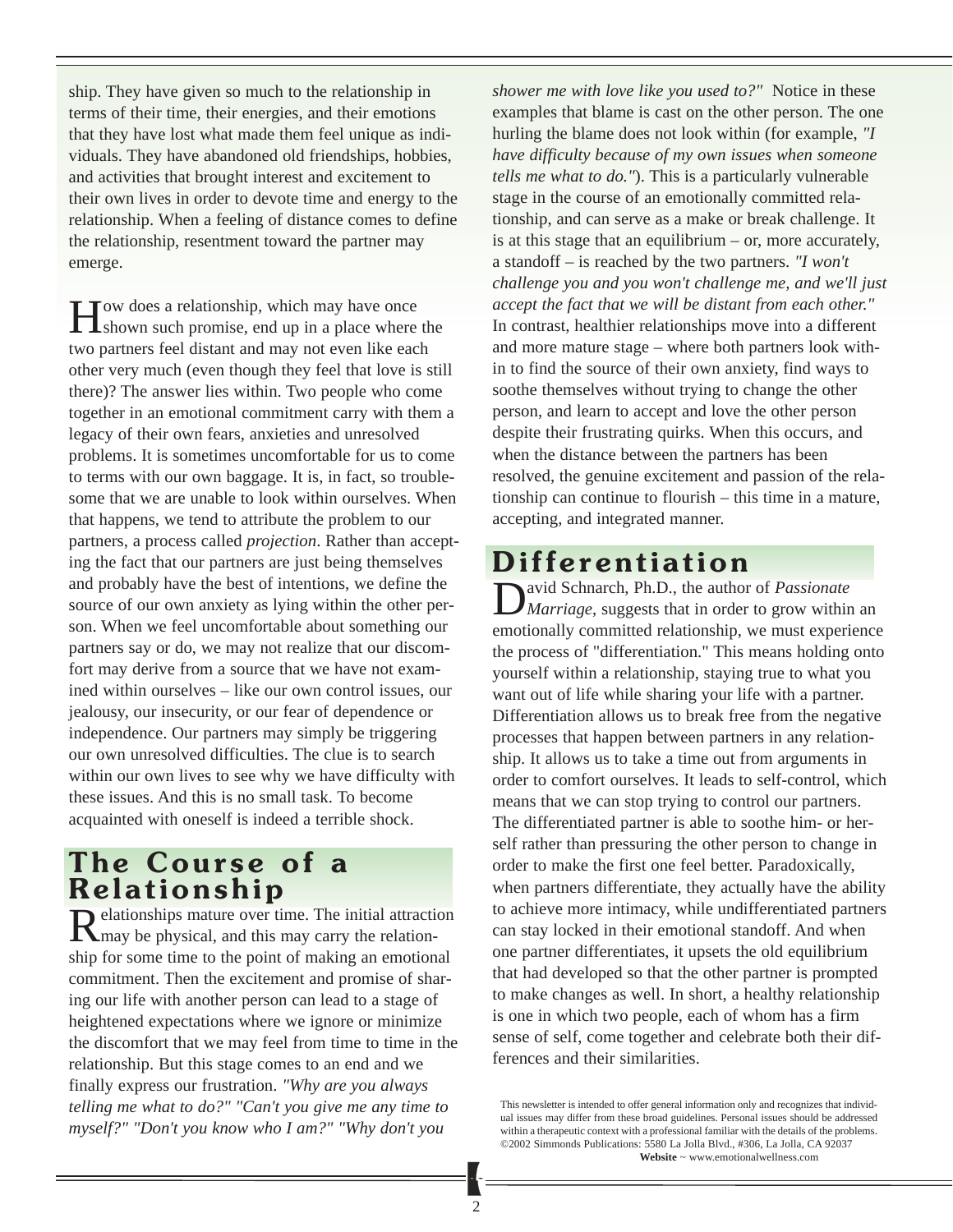## S chnarch identifies several<br>Sactivities that happen when a person differentiates.

• **Maintaining a clear sense of who you are within the relationship.** Your partner was probably originally attracted to you because of the strength of your unique qualities. Both of you knew what you valued and believed in. Over time, because we accommodate ourselves to both our own and our partner's more immature qualities and unresolved issues, we lose our sense of uniqueness. We compromise ourselves with the goal of smoothing out conflicts and fail to realize that we are losing our sense of self in the process. We may find that we have lost those qualities that were once so attractive to our partner. Differentiation involves looking within, gaining a firm definition of who we are, and celebrating our uniqueness

• **Maintaining a sense of perspective.** We need to accept the fact that we all have anxieties and other shortcomings. This is part of the human condition. The mature person, however, understands that these frailties need not determine our behavior. Our limits should neither incapacitate nor drive us. When we honestly accept this fact both in ourselves and in our partners, we can take a more balanced approach in dealing with each other's limitations. The peaks and valleys of crises can be smoothed out. The blaming can come to an end, replaced by acceptance and love for the other person.

• **Committing to a willingness to engage in self-confrontation.** Looking within is difficult, but it is a necessary step both in our own life development and in helping our relationships to grow to new levels. Self-confrontation means coming to terms with our own fears, anxieties, and insecurities, a process that may be aided by professional psychotherapy. It may mean accepting the criticisms of our partners as valuable feedback about where our insecurities lie. Self-examination can focus on understanding how and why we manipulate others, undermine our own effectiveness, take a selfish approach at times (or, alternatively, give to others and never to ourselves), and work against our own best interests. We need to understand why we avoid ourselves, and then we need to make an honest commitment to enter into a path of honesty and integrity.

• **Acknowledging our projections and distortions of reality that protect us from ourselves.** We need to understand why we blame others, especially our emotionally committed partners, rather than acknowledging our own participation in interpersonal conflicts. This involves admitting when we are wrong. We should not expect that our partners will do likewise. Taking an honest approach toward our own lives is a tough, but rewarding, journey into personal integrity. When we embark on the trip, our partners, who are no longer feeling blamed and know that the old emotional standoffs have been eliminated, will often decide to begin their own excursions into self-growth.

• **Learning to tolerate the pain involved in selfexploration.** Dealing with emotional pain is a talent, which can be learned. In childhood many of us learned unhealthy ways of handling discomfort, often because we lacked supportive role modeling from our parents or other adults that would have taught us how to deal with pain in a healthier way. We may have learned to blame our parents when we faced life's difficulties, and then we carry this blaming behavior into our committed relationships in adulthood. Avoiding pain is the reason many adults indulge in substance abuse or other addictive behaviors such as gambling, inordinate spending, or watching too much television. The healthier option is to make the adult commitment to explore the pain and its sources – and to find ways to make self-growth a friend rather than something to avoid. When we learn to cope with our own pain, we no longer need to manipulate our partners into making us feel better. And when this happens, the magic can re-enter our relationships.

#### Recommended Reading

Schnarch, David. **Passionate Marriage – Keeping Love and Intimacy Alive in Committed Relationships.** New York: Henry Holt and Company, 1997, 432 pages, \$16.00. ISBN: 0-8050-5826-5

This well-written book combines principles of relationship therapy and sex therapy into a useful hands-on approach for couples who want to work together to overcome the sexual and emotional barriers that prevent them from finding a satisfying life with each other.